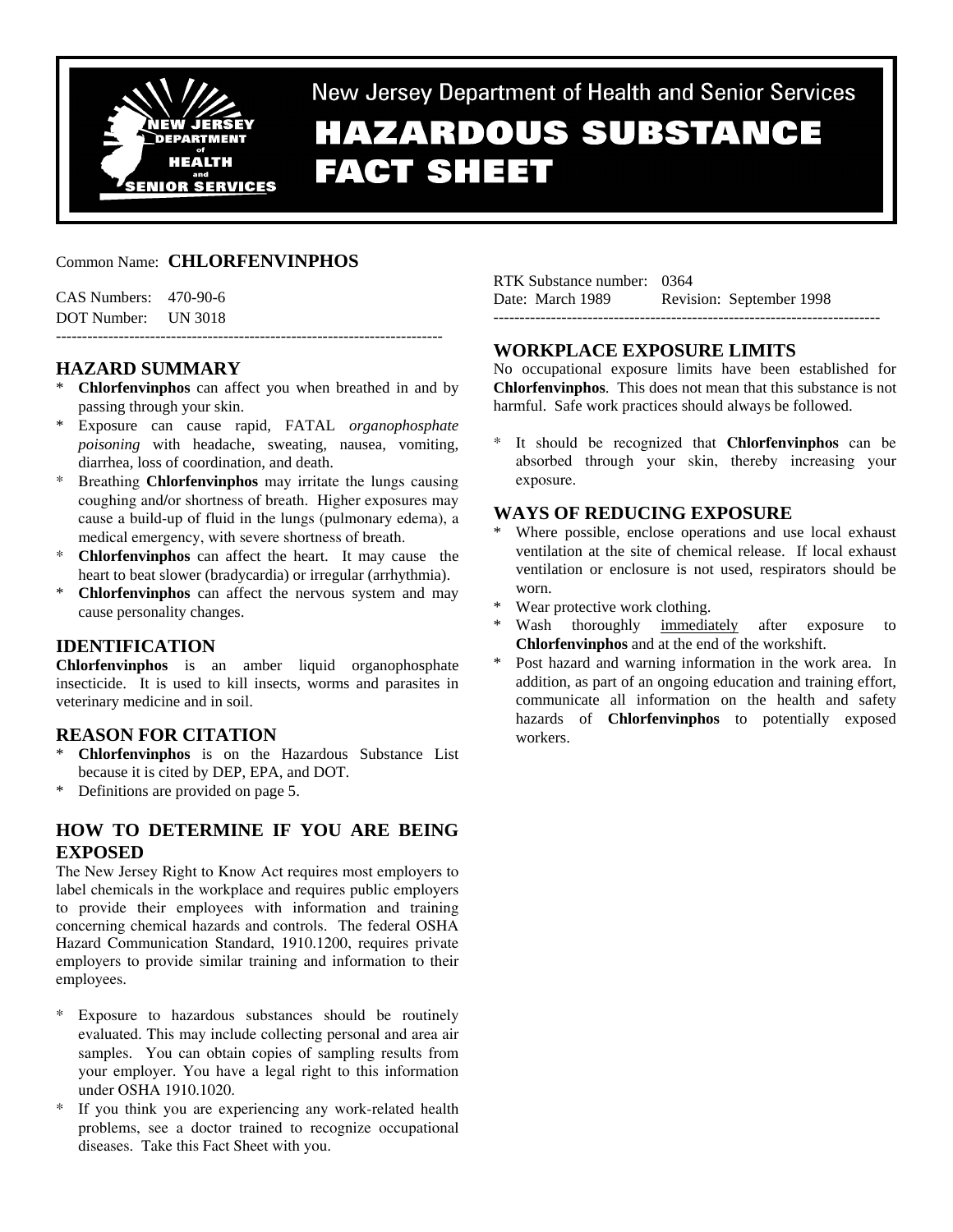This Fact Sheet is a summary source of information of all potential and most severe health hazards that may result from exposure. Duration of exposure, concentration of the substance and other factors will affect your susceptibility to any of the potential effects described below.

## **HEALTH HAZARD INFORMATION**

#### **Acute Health Effects**

The following acute (short-term) health effects may occur immediately or shortly after exposure to **Chlorfenvinphos**:

- \* **Chlorfenvinphos** can cause rapid, FATAL *organophosphate poisoning* with headache, sweating, nausea, vomiting, diarrhea, loss of coordination, and death.
- \* Breathing **Chlorfenvinphos** may irritate the lungs causing coughing and/or shortness of breath. Higher exposures may cause a build-up of fluid in the lungs (pulmonary edema), a medical emergency, with severe shortness of breath.
- \* **Chlorfenvinphos** can affect the heart. It may cause the heart to beat slower (bradycardia) or irregular (arrhythmia).

#### **Chronic Health Effects**

The following chronic (long-term) health effects can occur at some time after exposure to **Chlorfenvinphos** and can last for months or years:

#### **Cancer Hazard**

According to the information presently available to the New Jersey Department of Health and Senior Services, **Chlorfenvinphos** has not been tested for its ability to cause cancer in animals.

#### **Reproductive Hazard**

\* There is limited evidence that **Chlorfenvinphos** may damage the developing fetus.

#### **Other Long-Term Effects**

- \* **Chlorfenvinphos** can affect the nervous system causing headache, confusion, loss of coordination, slurring of speech, convulsions and unconsciousness.
- \* Exposure may cause personality changes, of depression, anxiety, or irritability.

## **MEDICAL**

#### **Medical Testing**

Before employment and at regular times after that, the following are recommended:

\* Plasma and red blood cell cholinesterase levels (tests for the enzyme poisoned by this chemical). If exposure stops, plasma levels return to normal in 1-2 weeks while red blood cell levels may be reduced for 1-3 months.

When cholinesterase enzyme levels are reduced by 25% or more below preemployment levels, risk of poisoning is increased, even if results are in lower ranges of "normal." Reassignment to work not involving organophosphate or carbamate pesticides is recommended until enzyme levels recover.

If symptoms develop or overexposure is suspected, the following is recommended:

- \* Consider chest x-ray after acute overexposure.
- EKG.
- \* Exam of the nervous system.

Any evaluation should include a careful history of past and present symptoms with an exam. Medical tests that look for damage already done are not a substitute for controlling exposure.

Request copies of your medical testing. You have a legal right to this information under OSHA 1910.1020.

#### **Mixed Exposures**

Persons exposed to other chemicals which affect body cholinesterase (*organophosphates*, *carbamates*) may be at increased risk.

## **WORKPLACE CONTROLS AND PRACTICES**

Unless a less toxic chemical can be substituted for a hazardous substance, **ENGINEERING CONTROLS** are the most effective way of reducing exposure. The best protection is to enclose operations and/or provide local exhaust ventilation at the site of chemical release. Isolating operations can also reduce exposure. Using respirators or protective equipment is less effective than the controls mentioned above, but is sometimes necessary.

In evaluating the controls present in your workplace, consider: (1) how hazardous the substance is, (2) how much of the substance is released into the workplace and (3) whether harmful skin or eye contact could occur. Special controls should be in place for highly toxic chemicals or when significant skin, eye, or breathing exposures are possible.

In addition, the following control is recommended:

Where possible, automatically pump liquid **Chlorfenvinphos** from drums or other storage containers to process containers.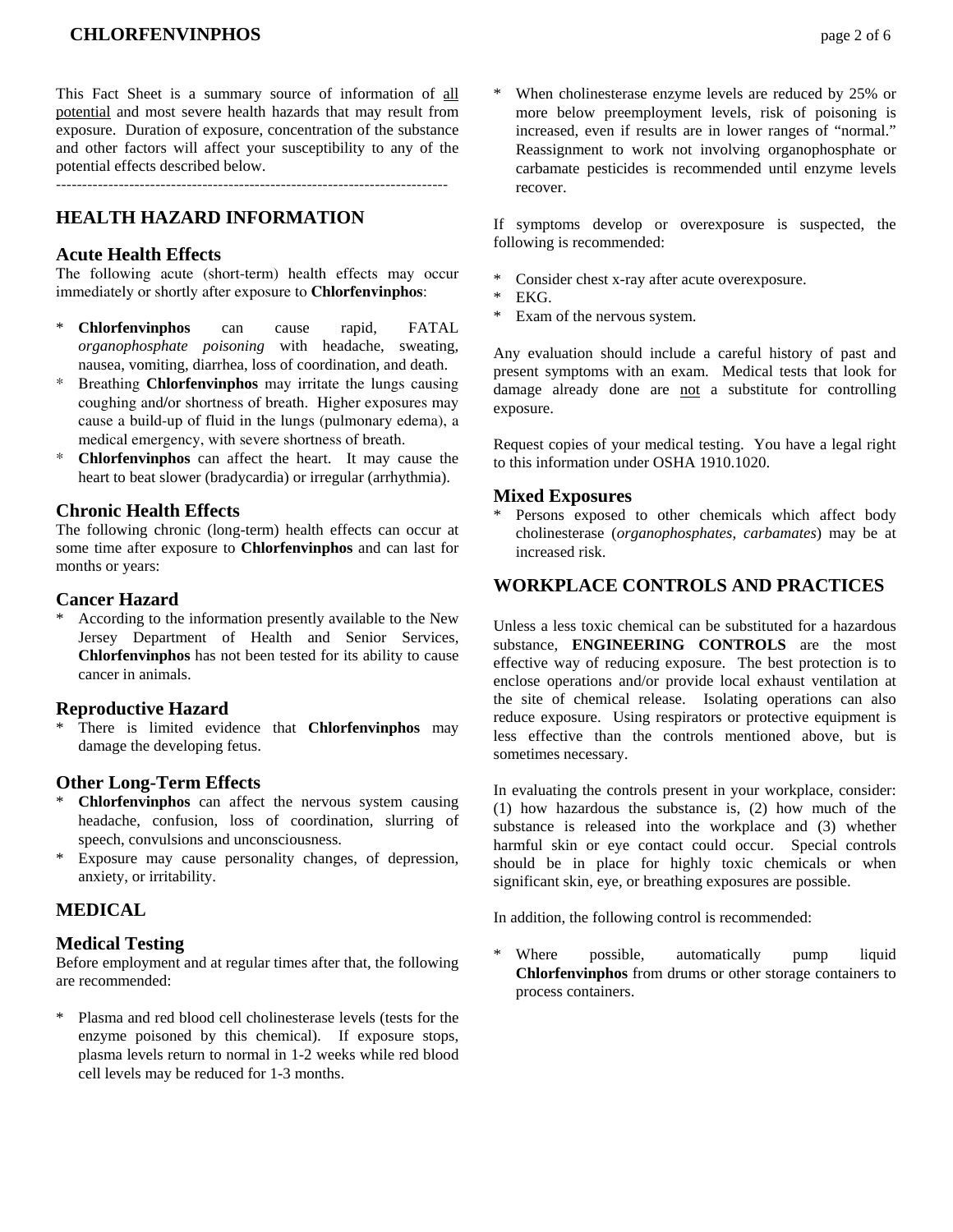Good **WORK PRACTICES** can help to reduce hazardous exposures. The following work practices are recommended:

- Workers whose clothing has been contaminated by **Chlorfenvinphos** should change into clean clothing promptly.
- \* Contaminated work clothes should be laundered by individuals who have been informed of the hazards of exposure to **Chlorfenvinphos**.
- Do not take contaminated work clothes home. Family members could be exposed.
- \* Eye wash fountains should be provided in the immediate work area for emergency use.
- \* If there is the possibility of skin exposure, emergency shower facilities should be provided.
- \* On skin contact with **Chlorfenvinphos**, immediately wash or shower to remove the chemical. At the end of the workshift, wash any areas of the body that may have contacted **Chlorfenvinphos**, whether or not known skin contact has occurred.
- \* Do not eat, smoke, or drink where **Chlorfenvinphos** is handled, processed, or stored, since the chemical can be swallowed. Wash hands carefully before eating or smoking.

## **PERSONAL PROTECTIVE EQUIPMENT**

WORKPLACE CONTROLS ARE BETTER THAN PERSONAL PROTECTIVE EQUIPMENT. However, for some jobs (such as outside work, confined space entry, jobs done only once in a while, or jobs done while workplace controls are being installed), personal protective equipment may be appropriate.

OSHA 1910.132 requires employers to determine the appropriate personal protective equipment for each hazard and to train employees on how and when to use protective equipment.

The following recommendations are only guidelines and may not apply to every situation.

#### **Clothing**

- \* Avoid skin contact with **Chlorfenvinphos**. Wear protective gloves and clothing. Safety equipment suppliers/ manufacturers can provide recommendations on the most protective glove/ clothing material for your operation.
- All protective clothing (suits, gloves, footwear, headgear) should be clean, available each day, and put on before work.

#### **Eye Protection**

\* Eye protection is included in the recommended respiratory protection.

### **Respiratory Protection**

**IMPROPER USE OF RESPIRATORS IS DANGEROUS.** Such equipment should only be used if the employer has a written program that takes into account workplace conditions,

- requirements for worker training, respirator fit testing and medical exams, as described in OSHA 1910.134.
- For field applications check with your supervisor and your safety equipment supplier regarding the appropriate respiratory equipment.
- \* Engineering controls must be effective to ensure that exposure to **Chlorfenvinphos** does not occur.
- Where the potential for exposure exists, use a MSHA/NIOSH approved supplied-air respirator with a full facepiece operated in a pressure-demand or other positivepressure mode. For increased protection use in combination with an auxiliary self-contained breathing apparatus operated in a pressure-demand or other positive-pressure mode.

## **QUESTIONS AND ANSWERS**

- Q: If I have acute health effects, will I later get chronic health effects?
- A: Not always. Most chronic (long-term) effects result from repeated exposures to a chemical.
- Q: Can I get long-term effects without ever having short-term effects?
- A: Yes, because long-term effects can occur from repeated exposures to a chemical at levels not high enough to make you immediately sick.
- Q: What are my chances of getting sick when I have been exposed to chemicals?
- A: The likelihood of becoming sick from chemicals is increased as the amount of exposure increases. This is determined by the length of time and the amount of material to which someone is exposed.
- Q: When are higher exposures more likely?
- A: Conditions which increase risk of exposure include physical and mechanical processes (heating, pouring, spraying, spills and evaporation from large surface areas such as open containers), and "confined space" exposures (working inside vats, reactors, boilers, small rooms, etc.).
- Q: Is the risk of getting sick higher for workers than for community residents?
- A: Yes. Exposures in the community, except possibly in cases of fires or spills, are usually much lower than those found in the workplace. However, people in the community may be exposed to contaminated water as well as to chemicals in the air over long periods. This may be a problem for children or people who are already ill.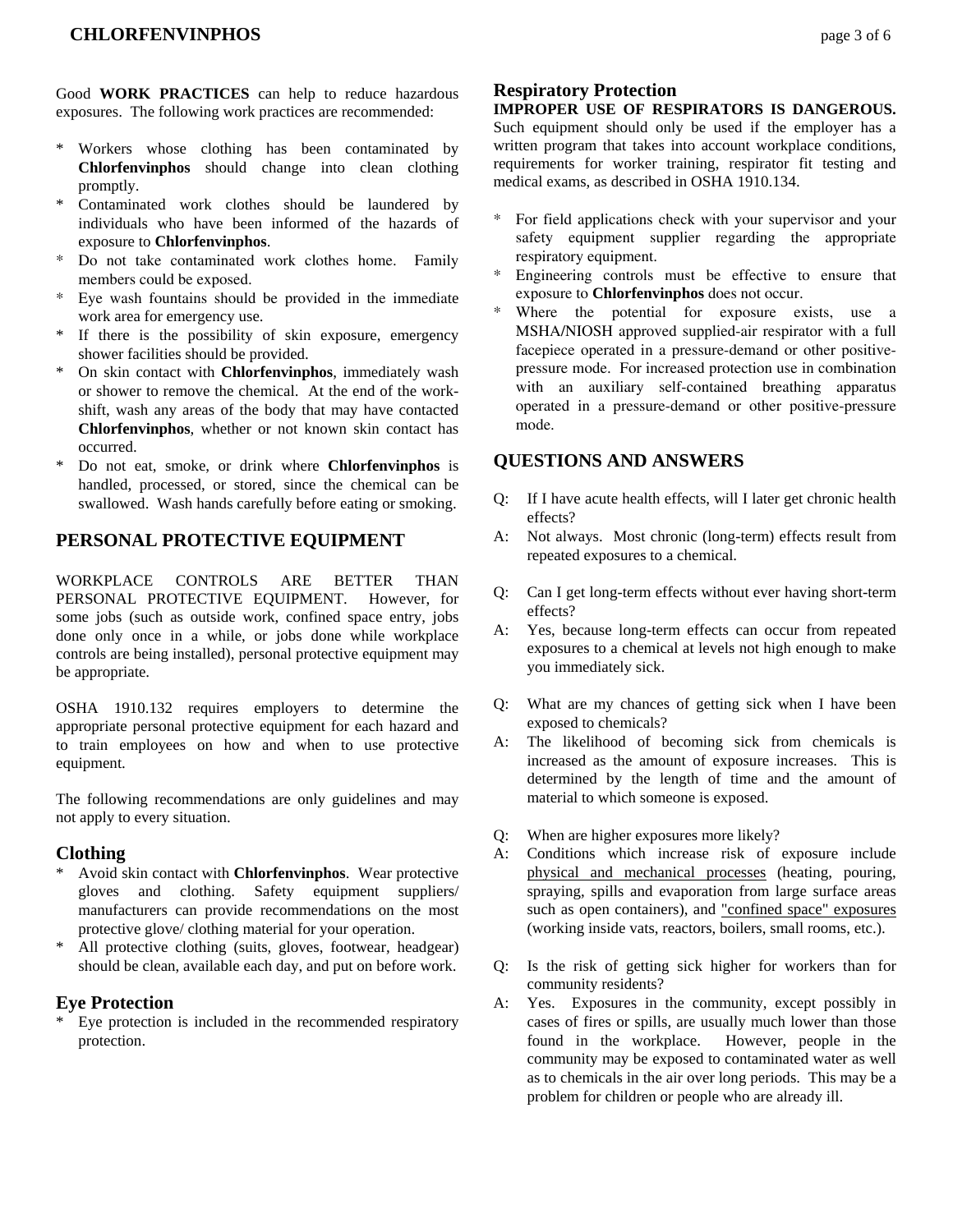## **CHLORFENVINPHOS page 4 of 6**

- Q: Can men as well as women be affected by chemicals that cause reproductive system damage?
- A: Yes. Some chemicals reduce potency or fertility in both men and women. Some damage sperm and eggs, possibly leading to birth defects.
- Q: Who is at the greatest risk from reproductive hazards?
- A: Pregnant women are at greatest risk from chemicals that harm the developing fetus. However, chemicals may affect the ability to have children, so both men and women of childbearing age are at high risk.

----------------------------------------------------------------------------- The following information is available from:

 New Jersey Department of Health and Senior Services Occupational Disease and Injury Services PO Box 360 Trenton, NJ 08625-0360 (609) 984-1863 (609) 292-5677 (fax)

Web address: http://www.state.nj.us/health/eoh/odisweb/

#### **Industrial Hygiene Information**

Industrial hygienists are available to answer your questions regarding the control of chemical exposures using exhaust ventilation, special work practices, good housekeeping, good hygiene practices, and personal protective equipment including respirators. In addition, they can help to interpret the results of industrial hygiene survey data.

#### **Medical Evaluation**

If you think you are becoming sick because of exposure to chemicals at your workplace, you may call personnel at the Department of Health and Senior Services, Occupational Disease and Injury Services, who can help you find the information you need.

#### **Public Presentations**

Presentations and educational programs on occupational health or the Right to Know Act can be organized for labor unions, trade associations and other groups.

#### **Right to Know Information Resources**

The Right to Know Infoline (609) 984-2202 can answer questions about the identity and potential health effects of chemicals, list of educational materials in occupational health, references used to prepare the Fact Sheets, preparation of the Right to Know survey, education and training programs, labeling requirements, and general information regarding the Right to Know Act. Violations of the law should be reported to (609) 984-2202.

-----------------------------------------------------------------------------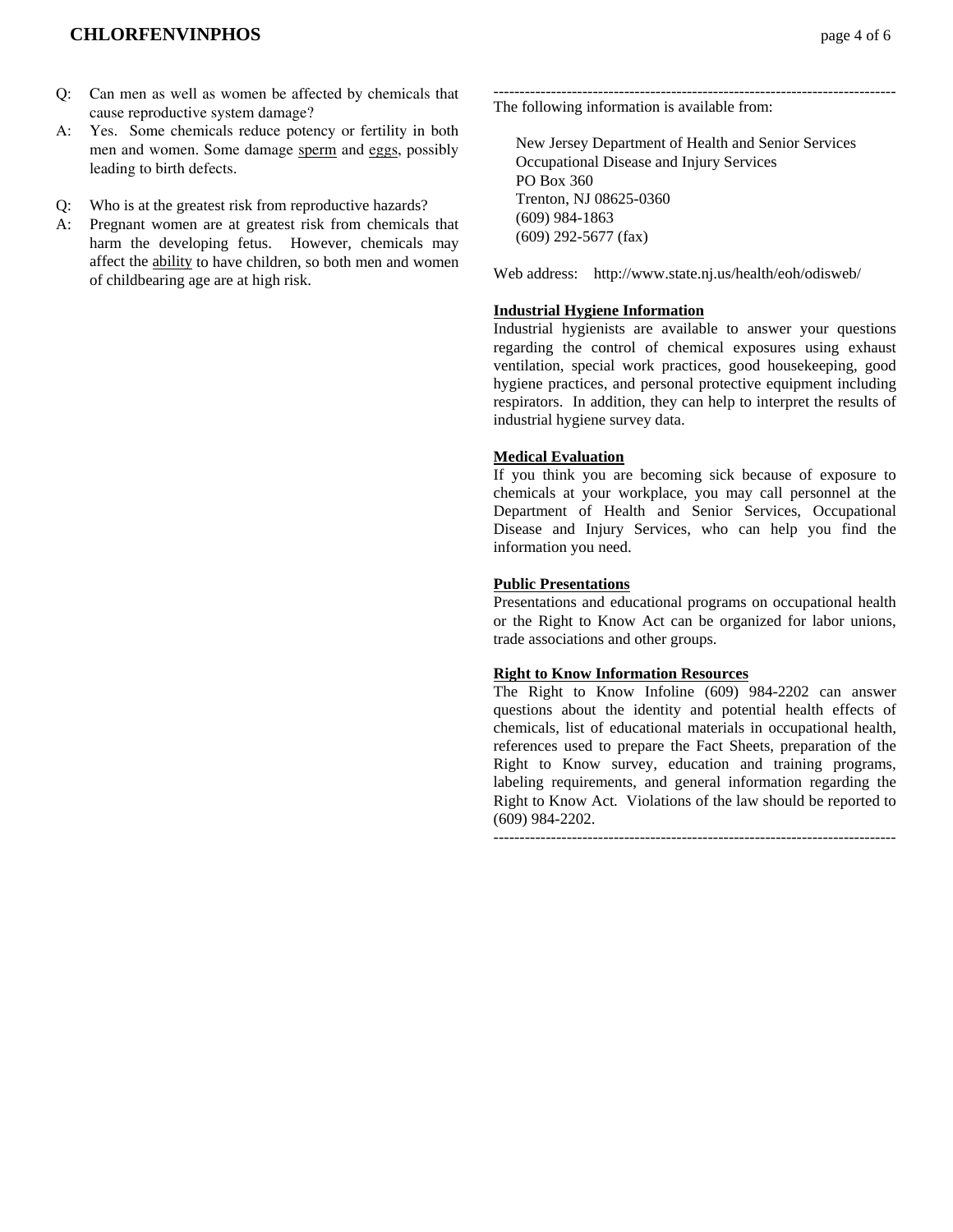## **CHLORFENVINPHOS page 5 of 6**

#### **DEFINITIONS**

**ACGIH** is the American Conference of Governmental Industrial Hygienists. It recommends upper limits (called TLVs) for exposure to workplace chemicals.

A **carcinogen** is a substance that causes cancer.

The **CAS number** is assigned by the Chemical Abstracts Service to identify a specific chemical.

A **combustible** substance is a solid, liquid or gas that will burn.

A **corrosive** substance is a gas, liquid or solid that causes irreversible damage to human tissue or containers.

**DEP** is the New Jersey Department of Environmental Protection.

**DOT** is the Department of Transportation, the federal agency that regulates the transportation of chemicals.

**EPA** is the Environmental Protection Agency, the federal agency responsible for regulating environmental hazards.

A **fetus** is an unborn human or animal.

A **flammable** substance is a solid, liquid, vapor or gas that will ignite easily and burn rapidly.

The **flash point** is the temperature at which a liquid or solid gives off vapor that can form a flammable mixture with air.

**HHAG** is the Human Health Assessment Group of the federal EPA.

**IARC** is the International Agency for Research on Cancer, a scientific group that classifies chemicals according to their cancer-causing potential.

A **miscible** substance is a liquid or gas that will evenly dissolve in another.

**mg/m3** means milligrams of a chemical in a cubic meter of air. It is a measure of concentration (weight/volume).

**MSHA** is the Mine Safety and Health Administration, the federal agency that regulates mining. It also evaluates and approves respirators.

A **mutagen** is a substance that causes mutations. A **mutation** is a change in the genetic material in a body cell. Mutations can lead to birth defects, miscarriages, or cancer.

**NAERG** is the North American Emergency Response Guidebook. It was jointly developed by Transport Canada, the United States Department of Transportation and the Secretariat of Communications and Transportation of Mexico. It is a guide for first responders to quickly identify the specific or generic hazards of material involved in a transportation incident, and to protect themselves and the general public during the initial response phase of the incident.

**NCI** is the National Cancer Institute, a federal agency that determines the cancer-causing potential of chemicals.

**NFPA** is the National Fire Protection Association. It classifies substances according to their fire and explosion hazard.

**NIOSH** is the National Institute for Occupational Safety and Health. It tests equipment, evaluates and approves respirators, conducts studies of workplace hazards, and proposes standards to OSHA.

**NTP** is the National Toxicology Program which tests chemicals and reviews evidence for cancer.

**OSHA** is the Occupational Safety and Health Administration, which adopts and enforces health and safety standards.

**PEOSHA** is the Public Employees Occupational Safety and Health Act, a state law which sets PELs for New Jersey public employees.

**ppm** means parts of a substance per million parts of air. It is a measure of concentration by volume in air.

A **reactive** substance is a solid, liquid or gas that releases energy under certain conditions.

A **teratogen** is a substance that causes birth defects by damaging the fetus.

**TLV** is the Threshold Limit Value, the workplace exposure limit recommended by ACGIH.

The **vapor pressure** is a measure of how readily a liquid or a solid mixes with air at its surface. A higher vapor pressure indicates a higher concentration of the substance in air and therefore increases the likelihood of breathing it in.